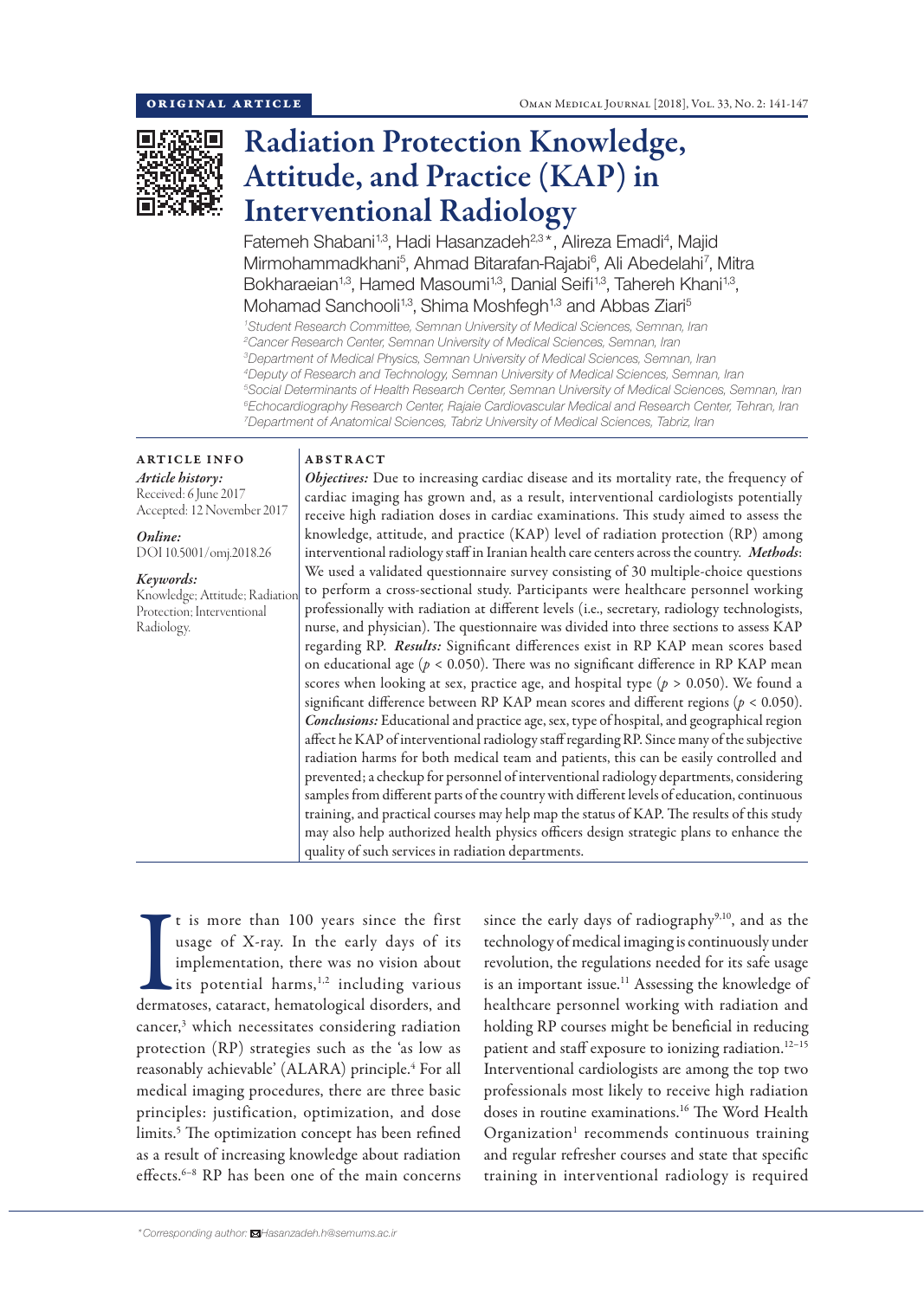in addition to basic training.<sup>17</sup> The International Commission on Radiological Protection (ICRP) states that interventional procedures are complex and tend to be operator dependent. It is particularly important that individuals performing examinations are adequately trained in both RP clinical techniques and knowledge.18

As a good clinical practice needs good knowledge, attitude, and practice (KAP) and as they are practically interdependent, several factors such as sex, education and practice age, and hospital type and geographical region might affect good practice.

This study aimed to assess the KAP level of RP among interventional radiology staff using a validated questionnaire. The findings of this study might help to develop educational policies for radiation workers at different levels of specialty.

### METHODS

A simple questionnaire survey consisting 30 multiplechoice format (which was previously validated)<sup>19</sup> was distributed in 2014–2015 in northern (13.0%), western (10.0%), eastern (2.0%), central (16.0%) regions, and the capital of Iran (59.0%). Ten panelists including four medical physicists, one nuclear medicine specialist, one occupational health specialist, and one epidemiologist were advised and helped to calculate content validity ratio, which the acceptance level was > 0.62. The finalized questionnaire was used in a pilot study including 15 employees in interventional radiology departments using a four-week retest design to check the reliability and validity of the questionnaire. Pearson's correlation coefficient was estimated, which showed high overall reliability of final version of questionnaire ( $r = 0.81, p < 0.001$ ).

The goals, methodology, and protocols of the project were clarified to the participants who were healthcare personnel working professionally with radiation as department secretaries, radiology technologists, nurses, and physicians in educational (69.0%), non-educational (8.0%), and private health clinics (23.0%). The participants were assured of the obscurity and confidentiality of the collected data. The administered questionnaire had a demographic information section including age, sex, academic degree, job title, educational age (time since graduation) as well as a general RP section about wearing lead aprons during



Figure 1: Mean knowledge, attitude, practice (KAP) scores, and overall KAP score regarding radiation protection between sexes.

examinations, film badges, dose limits for occupational exposure, the ALARA principle, and participation in RP training courses over recent years. This questionnaire was designed to assess KAP of RP. The collected data were analyzed using SPSS Statistics (SPSS Inc. Released 2007. SPSS for Windows, Version 16.0. Chicago, SPSS Inc.) with one-way ANOVA. A *p*-value < 0.050 was considered statistically significant.

## RESULTS

Two-hundred and five questionnaires were collected from different geographical regions of Iran. The detailed scores of knowledge, attitude, practice, and overall KAP score regarding sex, educational and practice age, and type of hospital and geographical region of participants are given in Figures 1–5, respectively. The RP knowledge score of participants is presented in Table 1. The analysis of the relationship between sex and RP knowledge showed no significant difference between male and female protection knowledge  $(p = 0.130)$ , as well as educational age  $(p = 0.860)$ . There was no significant difference in the mean scores of RP knowledge and practice age (*p =* 0.400) and likewise, between RP knowledge and hospital type  $(p = 0.160)$ . A comparison of means revealed a statistically significant difference between RP knowledge and geographical region (*p =* 0.010). Furthermore, RP knowledge score in northern Iran (mean = 58.4) was significantly higher  $(p = 0.010)$ than the capital (mean difference = 16.7). Means of respndents

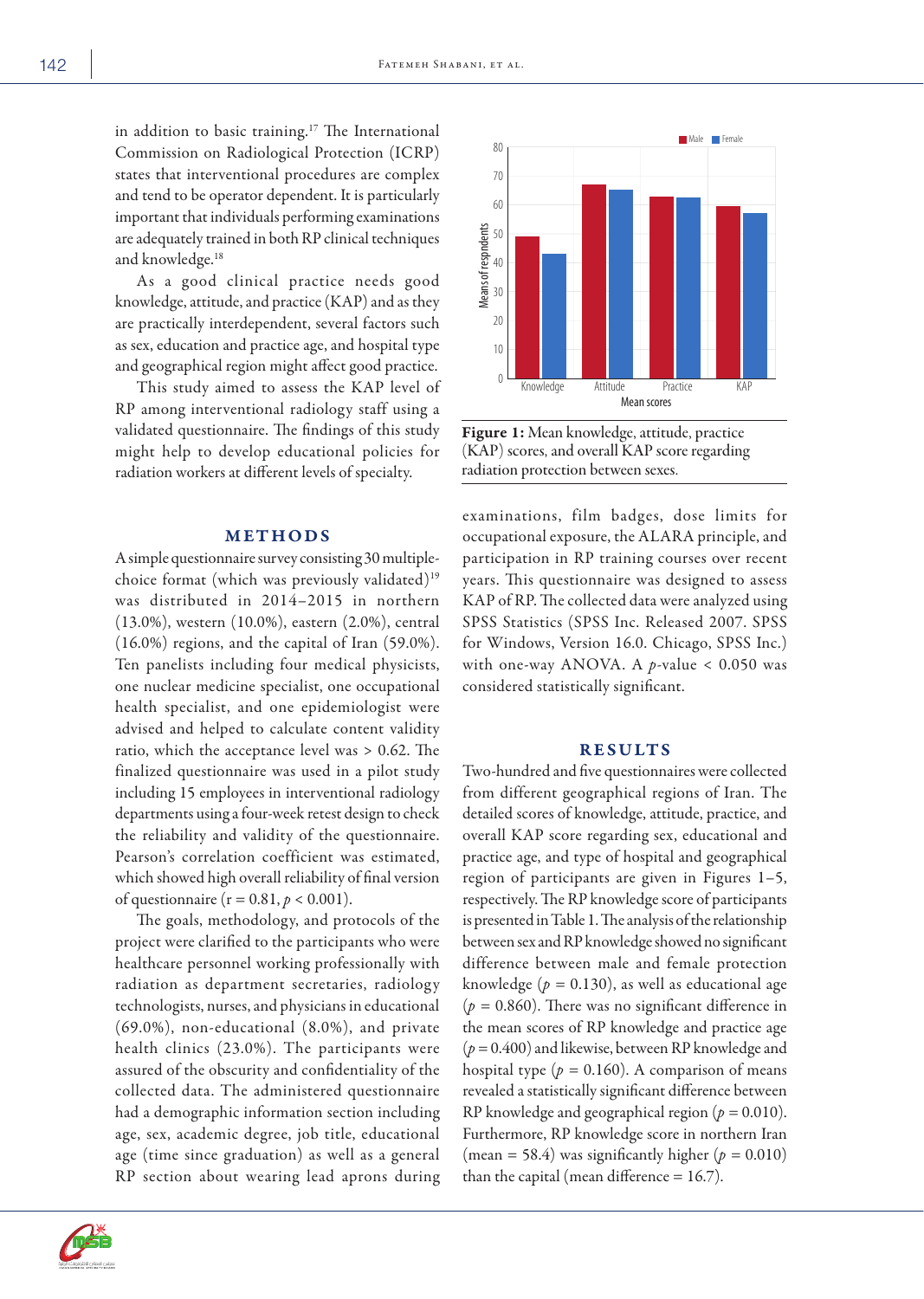

Figure 2: Mean knowledge, attitude, practice (KAP) scores, and overall KAP score regarding radiation protection and educational age (years since graduation).

The mean RP attitude scores are given in Table 2. Statistical analysis showed no significant difference between RP attitude and sex (*p =* 0.260), educational age ( $p = 0.570$ ), practice age ( $p = 0.830$ ), hospital type ( $p = 0.820$ ), and geographical region  $(p = 0.110)$ . The detailed scores of the participants RP practice are listed in Table 3. There was no significant difference between RP practice and sex (*p =* 0.330) and region ( $p = 0.070$ ). RP practice score in those with > 15 educational age was significantly higher than those with  $\leq 15$  educational age ( $p < 0.001$ ). In the group with practice age (years' experience) > 15, the RP practice score was significantly higher







Figure 4: Mean knowledge, attitude, practice (KAP) scores, and overall KAP score regarding radiation protection between hospital types.

than the group with practice age  $\leq 15$  ( $p < 0.001$ ). The RP practice score in non-educational clinics was higher than educational hospitals and private clinics [Table 3].

The scores of participant RP KAP are given in Table 4. Statistical analysis showed a difference in mean scores between RP KAP and educational age  $(p = 0.030)$ , but no significant difference between RP KAP and sex ( $p = 0.470$ ), practice age (*p =* 0.530), and hospital type (*p =* 0.200). The mean score of RP KAP in the eastern region of Iran was significantly higher than the other geographical regions.



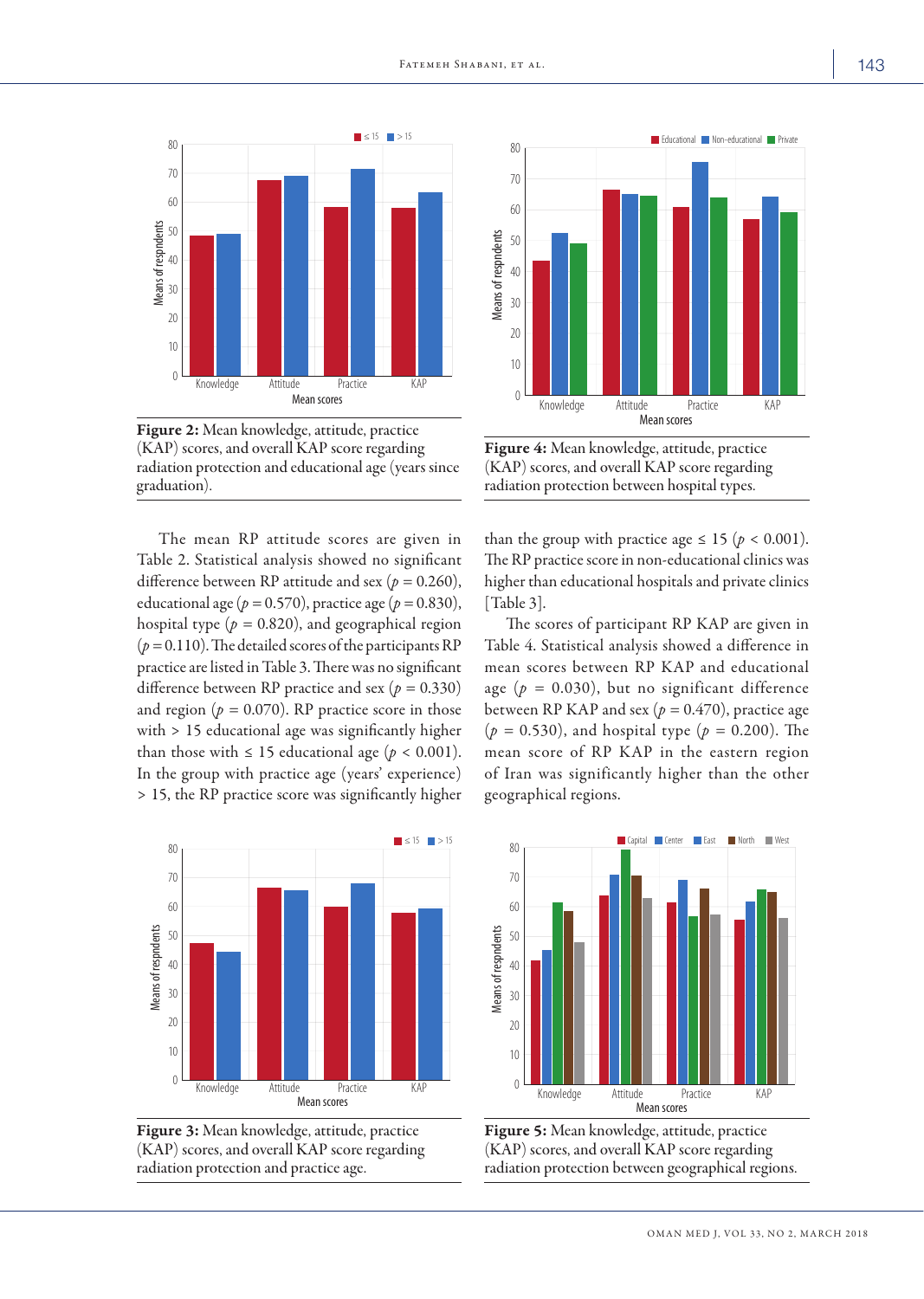| KNOWICAZC SCOIC.       |      |           |            |  |  |  |
|------------------------|------|-----------|------------|--|--|--|
| Characteristic         | Mean | <b>SD</b> | $p$ -value |  |  |  |
| <b>Sex</b>             |      |           | 0.130      |  |  |  |
| Male                   | 48.9 | 22.4      |            |  |  |  |
| Female                 | 43.2 | 23.1      |            |  |  |  |
| <b>Educational</b> age |      |           | 0.860      |  |  |  |
| $\leq 15$              | 48.5 | 24.2      |            |  |  |  |
| >15                    | 49.1 | 17.3      |            |  |  |  |
| Practice age           |      |           | 0.400      |  |  |  |
| $\leq 15$              | 47.4 | 24.8      |            |  |  |  |
| >15                    | 44.5 | 18.8      |            |  |  |  |
| Hospital type          |      |           | 0.160      |  |  |  |
| Educational            | 43.6 | 23.2      |            |  |  |  |
| Non-educational        | 52.4 | 16.9      |            |  |  |  |
| Private clinic         | 49.2 | 23.0      |            |  |  |  |
| Region                 |      |           | 0.010      |  |  |  |
| Capital                | 41.7 | 22.0      |            |  |  |  |
| Center                 | 45.2 | 24.0      |            |  |  |  |
| East                   | 61.5 | 22.4      |            |  |  |  |
| North                  | 58.4 | 22.4      |            |  |  |  |
| West                   | 48.0 | 20.5      |            |  |  |  |

Table 1: Demographic characteristics of respondents regarding radiation protection knowledge score.

# Table 3: Demographic characteristics of

respondents regarding radiation protection practice score.

| Characteristic         | Mean | <b>SD</b> | p-value     |
|------------------------|------|-----------|-------------|
| <b>Sex</b>             |      |           | 0.330       |
| Male                   | 62.7 | 17.9      |             |
| Female                 | 62.5 | 17.2      |             |
| <b>Educational</b> age |      |           | ${}< 0.001$ |
| $\leq 15$              | 58.4 | 17.8      |             |
| >15                    | 71.6 | 13.4      |             |
| Practice age           |      |           | ${}< 0.001$ |
| $\leq 15$              | 60.0 | 17.9      |             |
| >15                    | 68.1 | 14.2      |             |
| Hospital type          |      |           | 0.010       |
| Educational            | 60.9 | 17.1      |             |
| Non-educational        | 75.3 | 12.8      |             |
| Private clinic         | 64.0 | 18.3      |             |
| Region                 |      |           | 0.070       |
| Capital                | 61.4 | 18.0      |             |
| Center                 | 69.1 | 15.7      |             |
| East                   | 56.6 | 7.2       |             |
| North                  | 66.0 | 19.4      |             |
| West                   | 57.5 | 12.9      |             |

*SD: standard deviation*

# Table 2: Demographic characteristics of respondents regarding radiation protection attitude score.

Table 4: Demographic characteristics of respondents regarding radiation protection

knowledge attitde practice (KAP) score.

Male 59.5 16.0 Female 57.0 16.3

≤ 15 58.1 17.4 > 15 63.3 9.4

≤ 15 57.9 16.7 > 15 59.4 13.3

Educational 57.0 16.8 Non-educational 64.2 7.6 Private clinic 59.2 15.3

Capital 55.6 17.1 Center 61.7 13.4 East 65.8 9.3 North 64.9 14.0 West 56.1 13.8

Characteristic Mean SD *p*-value Sex 0.470

Educational age 0.030

Practice age 0.530

Hospital type 0.200

Region 0.030

| Characteristic         | Mean | <b>SD</b> | $p$ -value |
|------------------------|------|-----------|------------|
|                        |      |           |            |
| <b>Sex</b>             |      |           | 0.260      |
| Male                   | 66.8 | 19.6      |            |
| Female                 | 65.3 | 20.5      |            |
| <b>Educational</b> age |      |           | 0.570      |
| $\leq 15$              | 67.4 | 20.4      |            |
| >15                    | 69.1 | 14.4      |            |
| Practice age           |      |           | 0.830      |
| $\leq 15$              | 66.4 | 19.9      |            |
| >15                    | 65.7 | 18.5      |            |
| Hospital type          |      |           | 0.820      |
| Educational            | 66.6 | 21.2      |            |
| Non-educational        | 65.0 | 13.4      |            |
| Private clinic         | 66.6 | 18.3      |            |
| Region                 |      |           | 0.110      |
| Capital                | 63.7 | 21.8      |            |
| Center                 | 70.7 | 15.0      |            |
| East                   | 79.3 | 9.2       |            |
| North                  | 70.4 | 16.9      |            |
| West                   | 62.9 | 19.3      |            |

*SD: standard deviation.*



*SD: standard deviation.*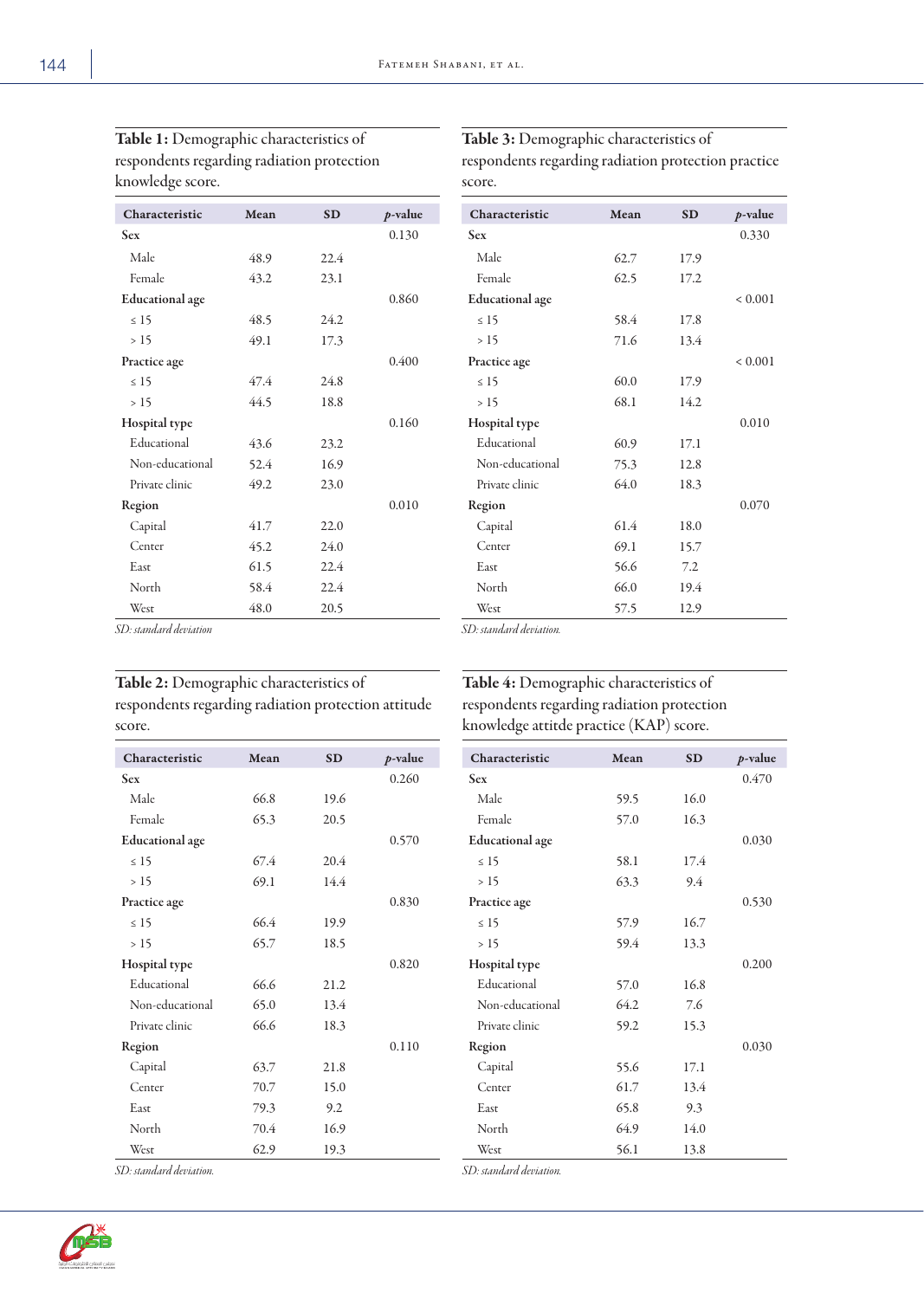#### DISCUSSION

Radiology examinations have an essential role in diagnosis. Radiation has been demonstrated to have adverse biological effects, that vary by the duration of exposure and dose,<sup>20-22</sup> which has shown an increased occurrence of cancer, shortening of longevity, birth defects, and cataracts.<sup>23</sup> The main principles for RP are time, distance, and shielding,<sup>24</sup> which should be carefully controlled. During an interventional cardiac catheterization procedure, an interventional cardiologist receives about  $0.004-0.016$  rem/case<sup>25</sup>, nurses receive 0.8–1.6 rem/year, and technologists about 0.2 rem/year in an interventional radiology department,<sup>26</sup> which is mainly due to patient scatter. Modern cardiac interventional methods produce effective doses of 4–21 mSv and 9–29 mSv, respectively, and are therefore high-risk for radiation exposure, $27$  which cause RP to be an occupational concern. The continuous trend towards more complex interventional examinations leads to greater exposure to staff and patients. According to the American College of Cardiology, the dose limit for occupational exposure for medical staff is 5 rem/ year for the whole body, and no one should receive a cumulative exposure of more than  $1$  rem  $\times$  age (or 50 rems).28 Radiology technologists are expected to have more in-depth knowledge on different aspects of radiation and should play a consultant role to the physicians in choosing a proper imaging modality with minimal radiation risk.<sup>29</sup> Besides, one should consider the importance of good practice as well as adequate knowledge and attitude to reduce public dose due to imaging modalities. These items depend on several factors such as educational level and current policies for training personnel as well as the available accessories needed for good practice with an acceptable dose to the patient. Considering only one center to evaluate, such a multi-parametric problem might lead to a misunderstanding of several aspects of RP.

We found no significant difference between RP KAP and gender, which is in agreement with a study by Fatahi-Asl et al.<sup>30</sup> Arslanoglu et al,<sup>12</sup> showed that more female (39%) than male doctors (19%) believed that abdominal magnetic resonance imaging exposes patients to ionizing radiation.

It has previously shown that personnel with a basic science background had better RP awareness levels.31 Staff educational age is one of the factors that influence occupational exposures. Prabhat et al, $32$  confirmed the relationship between educational age and appropriate KAP level regarding RP. The KAP level was higher in interns and the least in third-year students.32 One study found a significant difference in knowledge between young radiographers (less than three years of experience) and older radiographers, with the former having a higher score. This might be due to the freshness of younger staff.13 However, in our study, no significant difference was observed between RP knowledge and educational age, which might be due to continuous training courses. RP practice score in those with an educational age > 15 years was significantly higher than in those  $\leq 15$  years. Mojiri et al,<sup>33</sup> explained that the radiographers with fewer years' work experience have less knowledge about the adverse effects of radiation. So, there is an actuarial relationship between awareness about dose limit and radiographers' educational level.<sup>33</sup> A study performed by Svenson et al,<sup>34</sup> among Swedish practitioners with 5–25 years experience had higher levels of KAP than those with more or fewer years experience. Su et al,<sup>35</sup> confirmed that with increasing age RP knowledge gets significantly worse. Rahman et al,36 demonstrated that the number of correct answers in those with more than 10 years experience in contrast to those with less 10 years experience was 45% vs. 56%, respectively.

We found a relationship between participants practice age and their RP performance. Older staff (practice age > 15) had better radiation safety practice than younger ones (practice age  $\leq 15$ ). With increasing age and employment period, radiation safety practice also gets significantly better. The existence of a statistically significant relationship between practice age and RP performance showed that a few radiographers with low experiences have less practical information about radiation safety. Although they were recently educated, they had insufficient knowledge of radiation effects. This means that formal continuous training is necessary for younger radiological technologists.

RP practice in non-educational clinics was significantly  $(p = 0.010)$  better than educational hospitals. This might be due to the students in educational hospitals, which might violate the general discipline of the hospital and interfere with experienced staff professional work. The relationship between the geographical region of hospitals and knowledge and RP KAP was statistically significant in our study. Knowledge and RP KAP in northern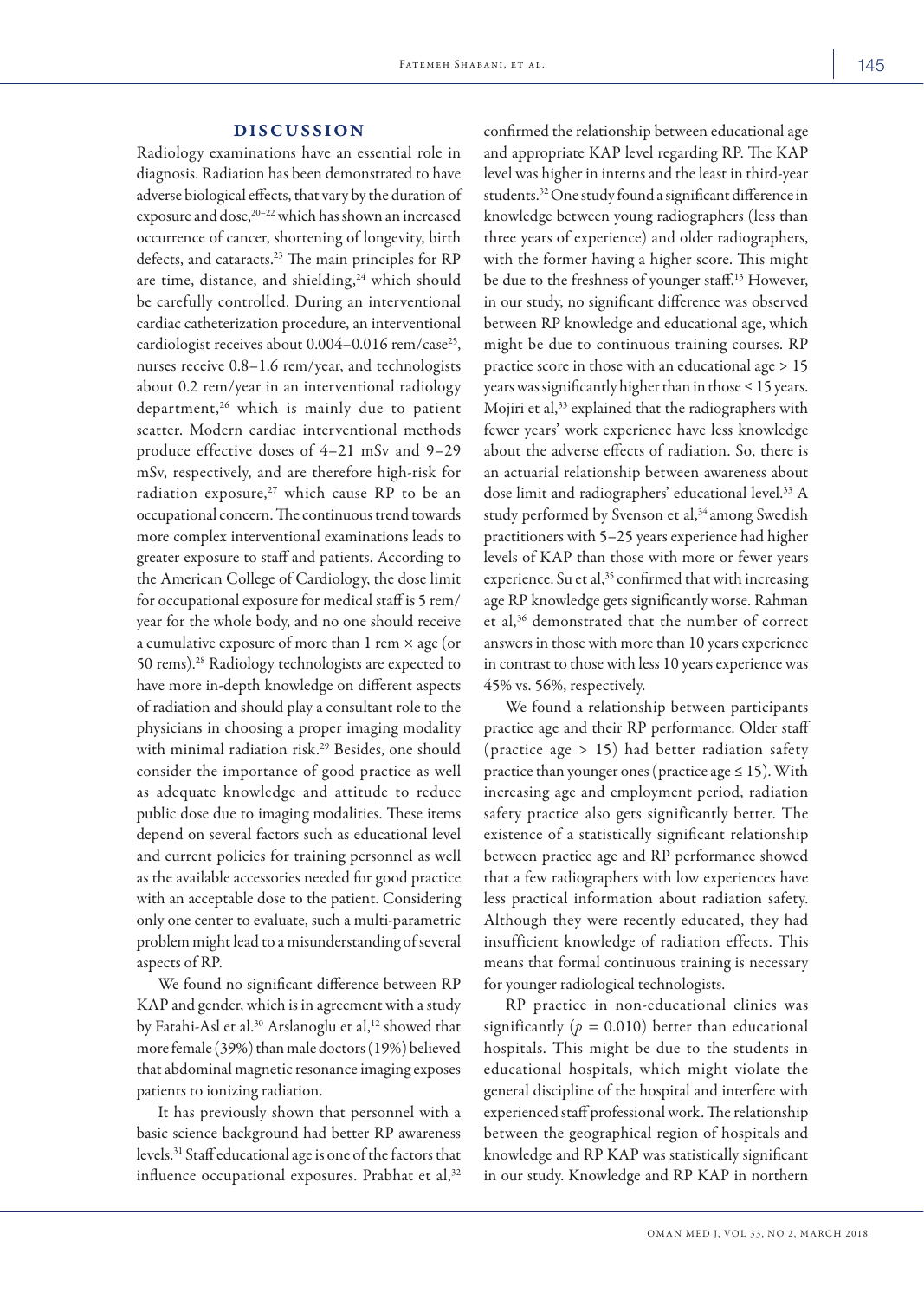Iran was significantly better than the capital. This might be due to existing policies in the educational organization in those regions, which enforce personnel to attend these courses and limit their working shifts to have enough time to review basic items and learn new skills.

### CONCLUSION

RP continues to be an important concern in the everyday practice of all medical professionals. Education and practice age, sex, and type of hospital and geographical region have their effects towards KAP of interventional radiology staff regarding RP. Based on our findings, a fundamental effort to provide more robust education and acquire greater RP KAP in interventional radiology departments is required. Many of the radiation-related harms for both interventionalists and patients can be easily prevented by having proper KAP and continuous training.

#### *Disclosure*

The authors declared no conflicts of interest. No funding was received for this study.

#### **REFERENCES**

- 1. Szarmach A, Piskunowicz M, Świętoń D, Muc A, Mockałło G, Dzierżanowski J, et al. Radiation safety awareness among medical staff. Pol J Radiol 2015;80:57-61.
- 2. S Leung R. Radiation Protection of the Child from Diagnostic Imaging. Curr Pediatr Rev 2015;11(4):235-242.
- 3. Kraska A, Bilski B. Narazenie pracowników ochrony zdrowia na promieniowanie jonizujace a hipoteza hormezy radiacyjnej. Med Pr 2012;63(3):371-376.
- 4. Geijer H. Radiation dose and image quality in diagnostic radiology. Optimization of the dose-image quality relationship with clinical experience from scoliosis radiography, coronary intervention and a flat-panel digital detector. Acta Radiol Suppl 2002; 43(427):1-43.
- 5. Crane GD, Abbott PV. Radiation shielding in dentistry: an update. Aust Dent J 2016 Sep;61(3):277-281.
- 6. Berkhout WE. [The ALARA-principle. Backgrounds and enforcement in dental practices]. Ned Tijdschr Tandheelkd 2015 May;122(5):263-270.
- 7. Morris ND, Thomas PD, Rafferty KP. Personal radiation monitoring service and assessment of doses received by radiation workers (2004): Australian radiation protection and nuclear safety agency. 2004 [cited 2013 October]. Available from: http://www.arpansa.gov.au.
- 8. Leyton F, Canevaro L, Dourado A, Castello H, Bacelar A, Navarro MT, et al. Radiation risks and the importance of radiological protection in interventional cardiology: A systematic review. Rev Bras de Cardiol Invasiva 2014;22(1):87-98.
- 9. Matsuda M, Suzuki T. Evaluation of lead aprons and their maintenance and management at our hospital. Journal of anesthesia 2016 Jun;30(3):518-21.
- 10. Morgan KZ, Turner JE. Principles of radiation protection. A textbook of health physics. In: Robertson JS, editors. The

Quarterly Review of Biology;1968;58(6):1128-1129.

- 11. Holmberg O, Czarwinski R, Mettler F. The importance and unique aspects of radiation protection in medicine. Eur J Radiol 2010 Oct;76(1):6-10.
- 12. Arslanoğlu A, Bilgin S, Kubal Z, Ceyhan MN, İlhan MN, Maral I. Doctors' and intern doctors' knowledge about patients' ionizing radiation exposure doses during common radiological examinations. Diagn Interv Radiol 2007 Jun;  $13(2):$  53-55.
- 13. Paolicchi F, Miniati F, Bastiani L, Faggioni L, Ciaramella A, Creonti I, et al. Assessment of radiation protection awareness and knowledge about radiological examination awareness and knowledge about radiological examination<br>doses among Italian radiographers. Insights Imaging 2016 Apr;7(2):233-242.
- 14. Alavi SS, Dabbagh ST, Abbasi M, Mehrdad R. Medical radiation workers' knowledge, attitude, and practice to protect themselves against ionizing radiation in Tehran Province, Iran. J Educ Health Promot 2017 Jun;6:58.
- 15. Alavi SS, Taghizadeh Dabbagh S, Abbasi M, Mehrdad R. Radiation protection knowledge, attitude and practice (RP-KAP) as predictors of job stress among radiation workers in Tehran Province, Iran. Iran Red Crescent Med J 2016 Jun;18(10):e29394.
- 16. Rehani MM. Training of interventional cardiologists in radiation protection–the IAEA's initiatives. Int J Cardiol 2007 Jan;114(2):256-260.
- 17. World Health Organization. Efficacy and radiation safety in interventional radiology. Geneva: World Health Organization; 2000.
- 18. Valentin J. Avoidance of radiation injuries from medical interventional procedures. Ann ICRP 2000;30(2):7-67.
- 19. Moshfegh S, Hasanzadeh H, Jadidi M, Mirmohammadkhani M, Bitarafan-Rajabi A, Abedelahi A, et al. Evaluation of knowledge, attitude and practice of personnel in operating room, ERCP, and ESWL towards radiation hazards and protection. Middle East Journal of Rehabilitation and Health Studies. 2017;4(3):e12354.
- 20. Brenner DJ, Doll R, Goodhead DT, Hall EJ, Land CE, Little JB, et al. Cancer risks attributable to low doses of ionizing radiation: assessing what we really know. Proc Natl Acad Sci U S A 2003 Nov;100(24):13761-13766.
- 21. Lee CI, Haims AH, Monico EP, Brink JA, Forman HP, physician, and radiologist awareness of radiation dose and possible risks. Radiology 2004 May;231(2):393-398.
- 22. Hauptmann M, Mohan AK, Doody MM, Linet MS, Mabuchi K. Mortality from diseases of the circulatory system in radiologic technologists in the United States. Am J Epidemiol 2003 Feb;157(3):239-248.
- 23. Karjodkar F. Textbook of Dental and Maxillofacial Radiology. 2nd ed. New Delhi: Jaypee Brothers; 2011.
- 24. Statkiewicz-Sherer MA, Visconti PJ, Ritenour ER, Haynes K. Radiation protection in medical radiography. 6th ed. St. Louis: Mosby; 2018.
- 25. Zorzetto M, Bernardi G, Morocutti G, Fontanelli A. Radiation exposure to patients and operators during diagnostic catheterization and coronary angioplasty. Cathet Cardiovasc Diagn 1997 Apr;40(4):348-351.
- 26. Renaud L. A 5-y follow-up of the radiation exposure to inroom personnel during cardiac catheterization. Health Phys 1992 Jan;62(1):10-15.
- 27. Bakalyar DM, Castellani MD, Safian RD. Radiation exposure to patients undergoing diagnostic and interventional cardiac catheterization procedures. Cathet Cardiovasc Diagn 1997 Oct;42(2):121-125.
- 28. Limacher MC, Douglas PS, Germano G, Laskey WK, Lindsay BD, McKetty MH, et al; American College of Cardiology. ACC expert consensus document. Radiation safety in the practice of cardiology. J Am Coll Cardiol 1998 Mar;31(4):892-913.
- 29. Ramanathan S, Ryan J. Radiation awareness among radiology residents, technologists, fellows and staff: where